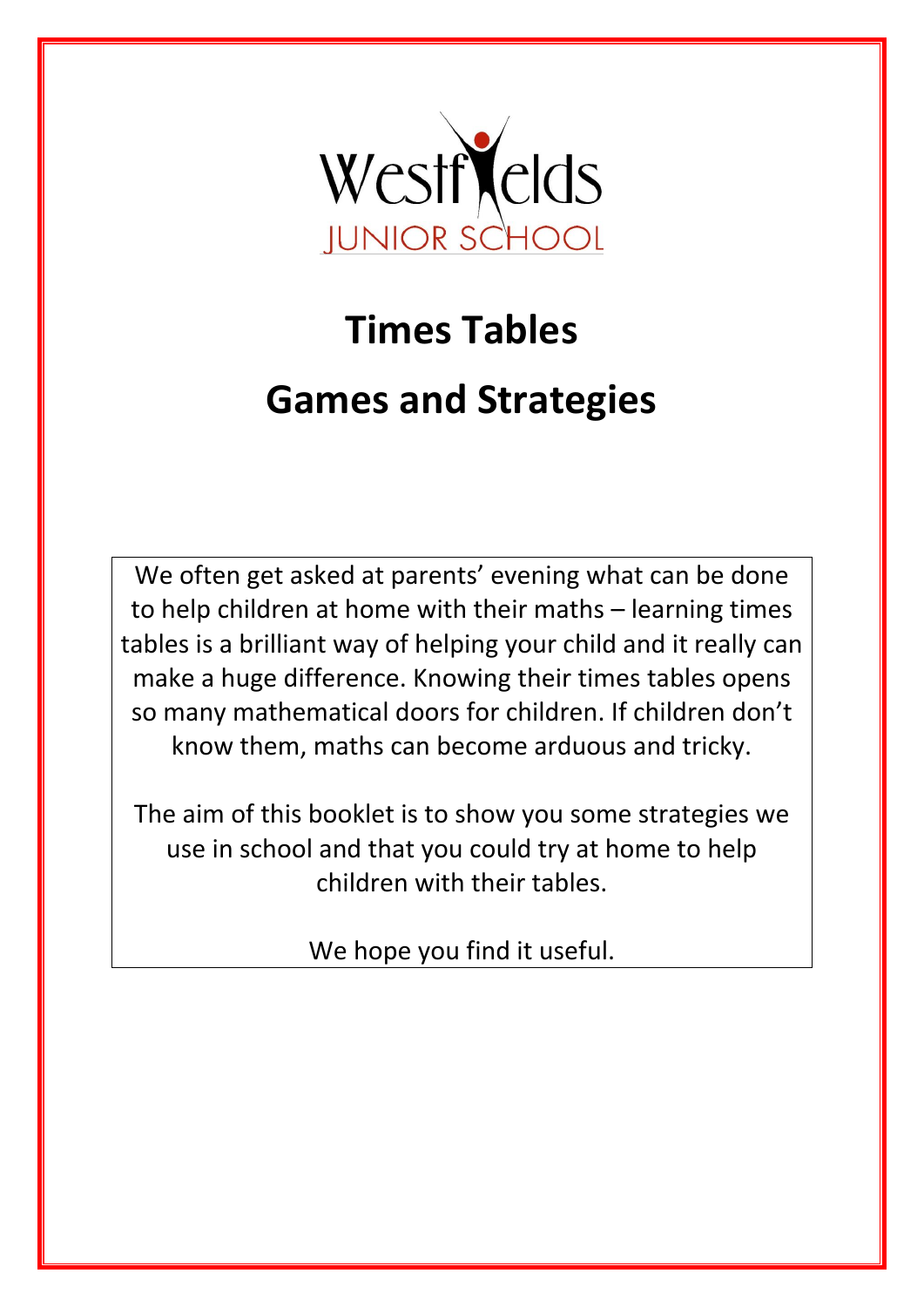# **Learning Tables**

# **What the National Curriculum says…**

In the table below are the National Curriculum times tables expectations for each year group.

| Expectations for times tables for each year group              |  |  |  |  |  |  |
|----------------------------------------------------------------|--|--|--|--|--|--|
| Count in multiples of 2, 5 and 10. Recall and use all doubles  |  |  |  |  |  |  |
| to 10 and corresponding halves.                                |  |  |  |  |  |  |
| Recall and use multiplication and division facts for the 2, 5  |  |  |  |  |  |  |
| and 10 times tables including recognising odd and even         |  |  |  |  |  |  |
| numbers.                                                       |  |  |  |  |  |  |
| Recall and use multiplication and division facts for the 3, 4  |  |  |  |  |  |  |
| and 8 times tables                                             |  |  |  |  |  |  |
| Recall and use multiplication and division facts for tables up |  |  |  |  |  |  |
| to 12 x 12                                                     |  |  |  |  |  |  |
| Revision of all times tables and division facts up to 12 x 12  |  |  |  |  |  |  |
| Revision of all times tables and division facts up to 12 x 12  |  |  |  |  |  |  |
|                                                                |  |  |  |  |  |  |

# **Useful Tips**

- Focus on one table at a time to minimise confusion.
- Start with chanting and writing them out slowly in order.
- Then move on to completing the answers quickly in order on paper or verbally with your child.
- Move on to completing the answers in any order (this could be on a multiplication square).
- Keep reminding your child that  $3 \times 4$  is the same as  $4 \times 3$  this is effectively halves the number of tables facts.
- Each table has a square number 3 x 3, 7 x 7 etc. These are special numbers that can act as a memory hook – emphasise them!
- Talk about the numbers as you are encountering them " $5 \times 7 = 35$  that's our house number" – this makes more memory hooks.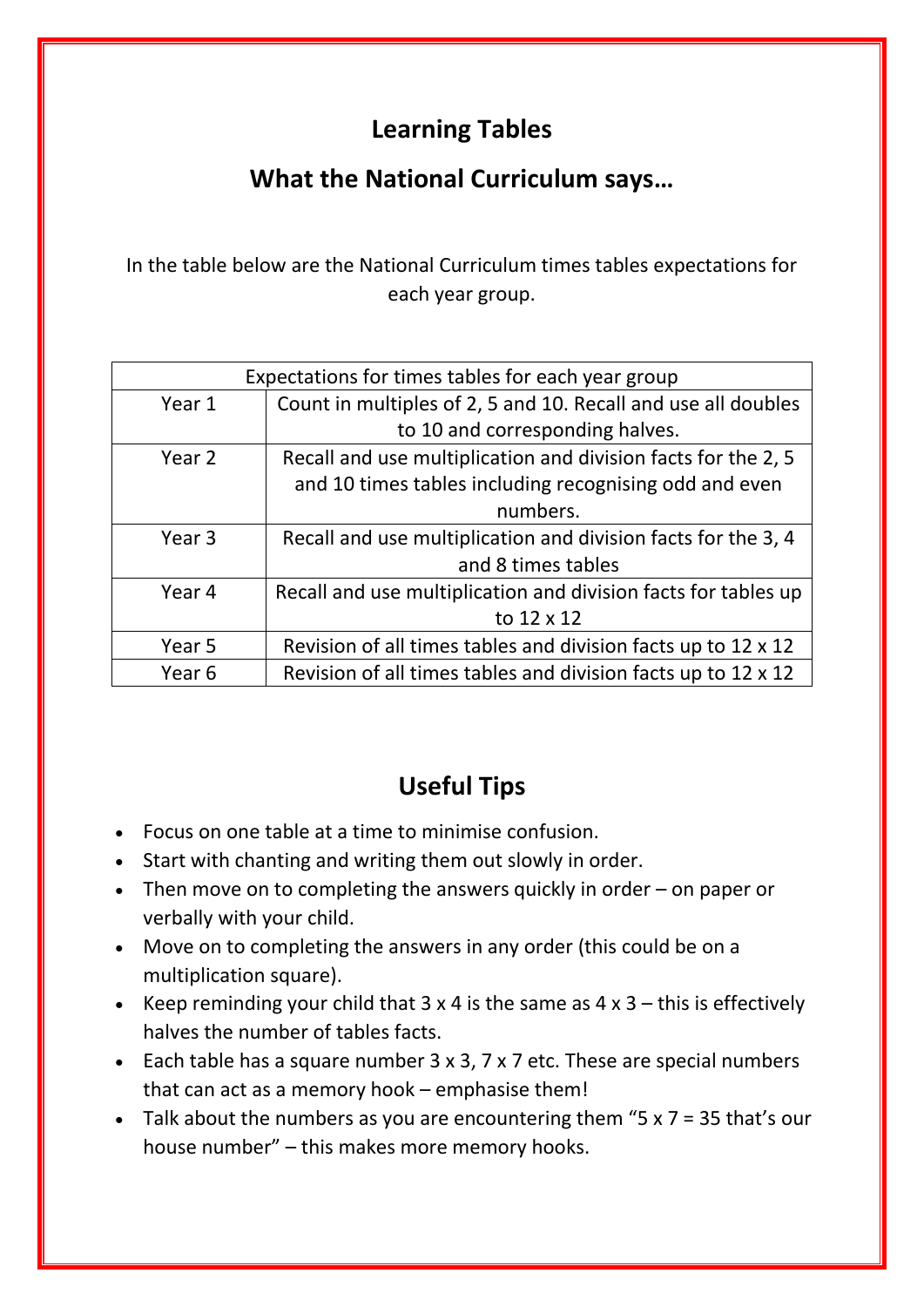## **Tricks and Games**

#### 9 x table on your fingers

H

H

. . Ш

ш

ш

H

. .

- 1. Hold your hands in front of you with your fingers spread out.
- 2. For  $9 \times 4$  bend your  $4^{th}$  finger down (like the picture).
- 3. You have 3 fingers in front of the bent finger and 6 after the bent finger. Thus the answer must be 36!
- 4. The technique works for the 9 times tables up to 10.

#### **Super Fingers!**

This is a game for two players.

The game is basically a version of rock, paper, scissors but with numbers. Two players count to 3 and then make a number using their  $\mathbf{u}$ fingers.

Both players then have to multiply both numbers together and the quickest wins.

#### **Multiplication Snap!**

You will need a deck of cards for this game.

- 1. Flip over the cards as though you are playing snap.
- 2. The first to say the fact based on the cards turned over (2 and 3 say 6) gets the card.
- 3. The person to get all of the cards wins.

#### **Rhyme Time!**

Silly rhymes can help children learn tricky tables, e.g.,

- $8 \times 8 = 64$ 'He ate and ate and was sick on the floor, eight times eight is 64.'
	- $3x3=9$ 'Swing from tree to tree on a vine, three times three is nine.'
		- $7 \times 7 = 49$ 'Seven times seven is like a rhyme, it all adds up to 49.'
- 'A 4 by 4 is a mean machine. I'm going to get one when I am 16.'  $4 \times 4 = 16$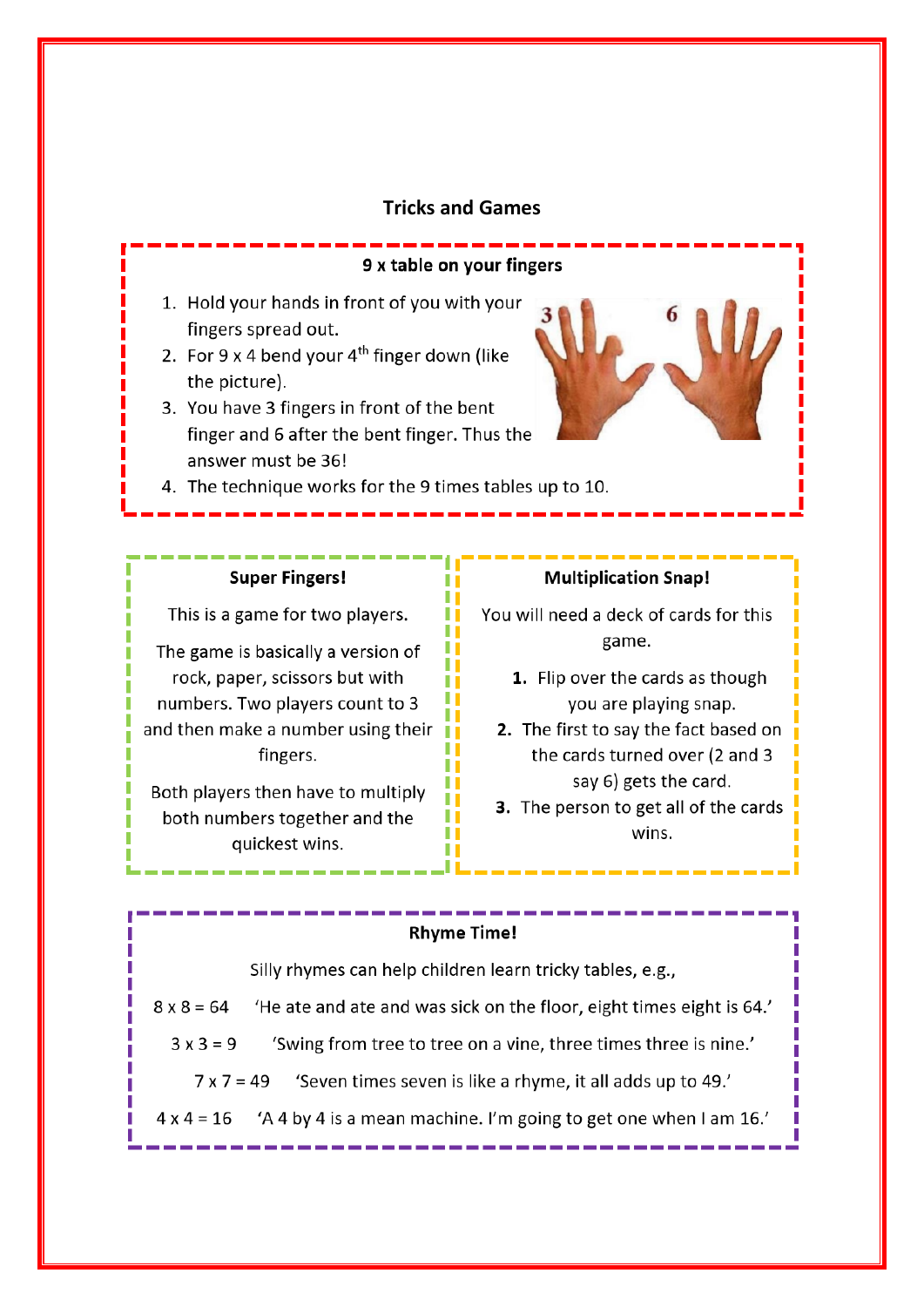## One Less = Nine

This is a strategy for learning the 9 x tables. The key to it is that for any answer in the nine times tables, both digits add up to 9. Try it and see!

1. Subtract 1 from the number you are multiplying by. E.g.  $7 \times 9$  – one less than  $7$  is  $6$ .

- 2. This number becomes the first number in the answer,  $7 \times 9 = 6$
- 3. The two numbers in the answer add up to 9 so the second number must be

 $3, 7x9 = 63$ 

# Bingo!

This game will need 2 players.

Make a grid of six squares on a piece of paper and ask your child to write a number in each square from their target tables. Give them a question and if they have the answer they mark the answer off. First one to mark off all their numbers is the winner!



# **Looking for Patterns**

Being able to spot the patterns in numbers is an important skill and can also help with learning times tables. Children can investigate these multiplication rules;

- Odd number x odd number = odd number  $(3 \times 5 = 15)$
- Even number x even number = even number  $(4 \times 6 = 24)$
- Odd number x even number = even number  $(3 \times 6 = 18)$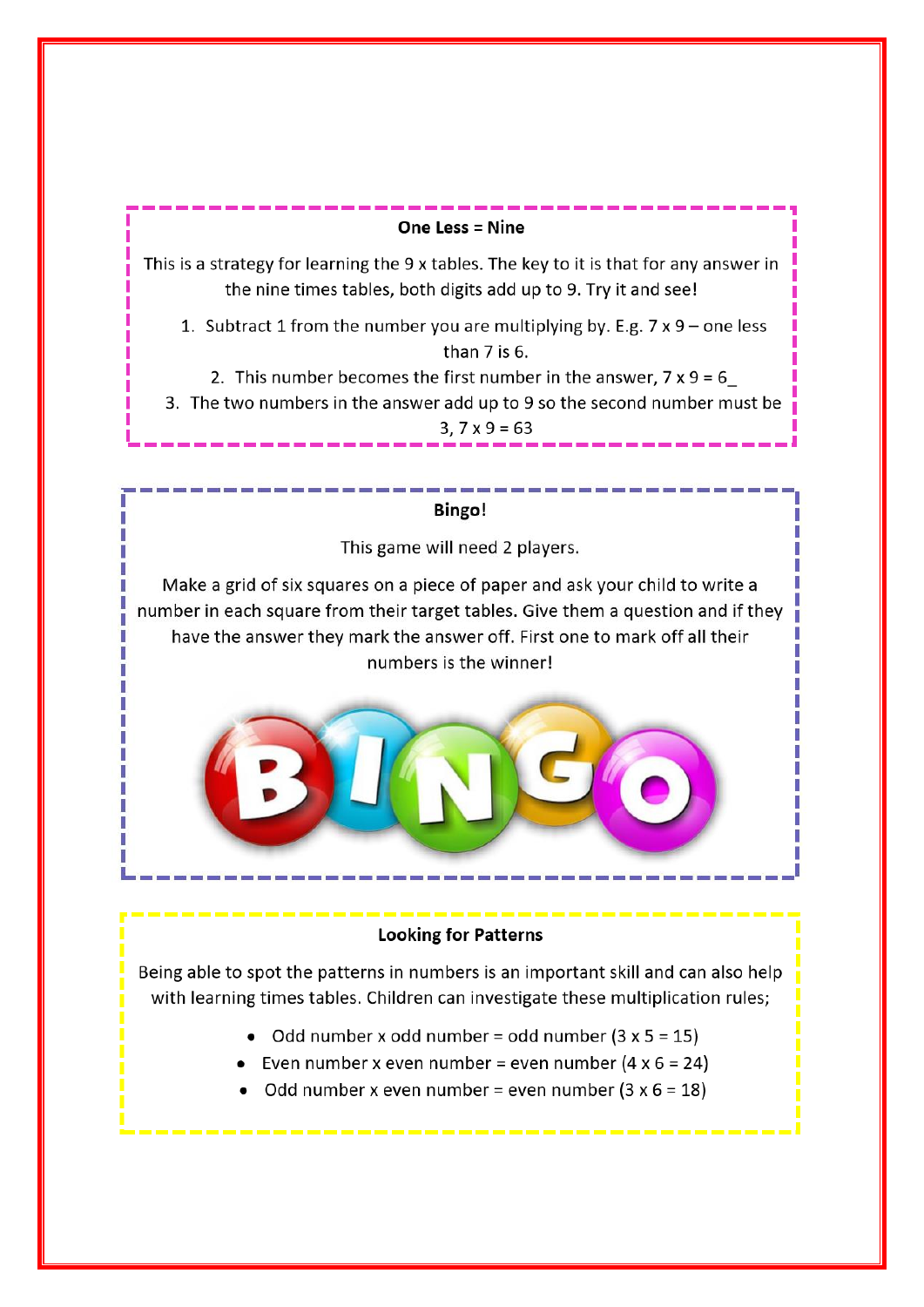# **Speed Tables!**

Time challenges can be a really good way of helping times tables become automatic. Some ideas we use in school are;

-measuring the time it takes to write the tables, then trying to beat the time.

-seeing how many times you can write that table in 1 minute.

-race/challenge against other people

#### Websites

www.topmarks.co.uk

-Hit the Button

-Coconut Multiples

-Maths Fishing

-Times Tables Grid

www.timetables.co.uk

-Times Tables Shooting

-Times Tables Memory

-Spuq Balloons

-Times Tables Rally

www.youtube.com

-Mr.DeMaio

#### **Tricky Sixes**

Six times tables can be tricky to learn. One helpful trick is that in the 6 times tables, when you multiply an even number by 6, they both end in the same digit.

> $2 \times 6 = 12$  $\frac{4}{5}$  x 6 = 24  $6 \times 6 = 36$

 $8 \times 6 = 48$ 

## Double, Double!

A quick trick for learning the fours is just to double, double. Double the number and then double it again.

For example;

3 x 4 double 3 is 6, double 6 is 12

5 x 4 double 5 is 10, double 10 is 20

6 x 4 double 6 is 12, double 12 is 24

9 x 4 double 9 is 18, double 18 is 36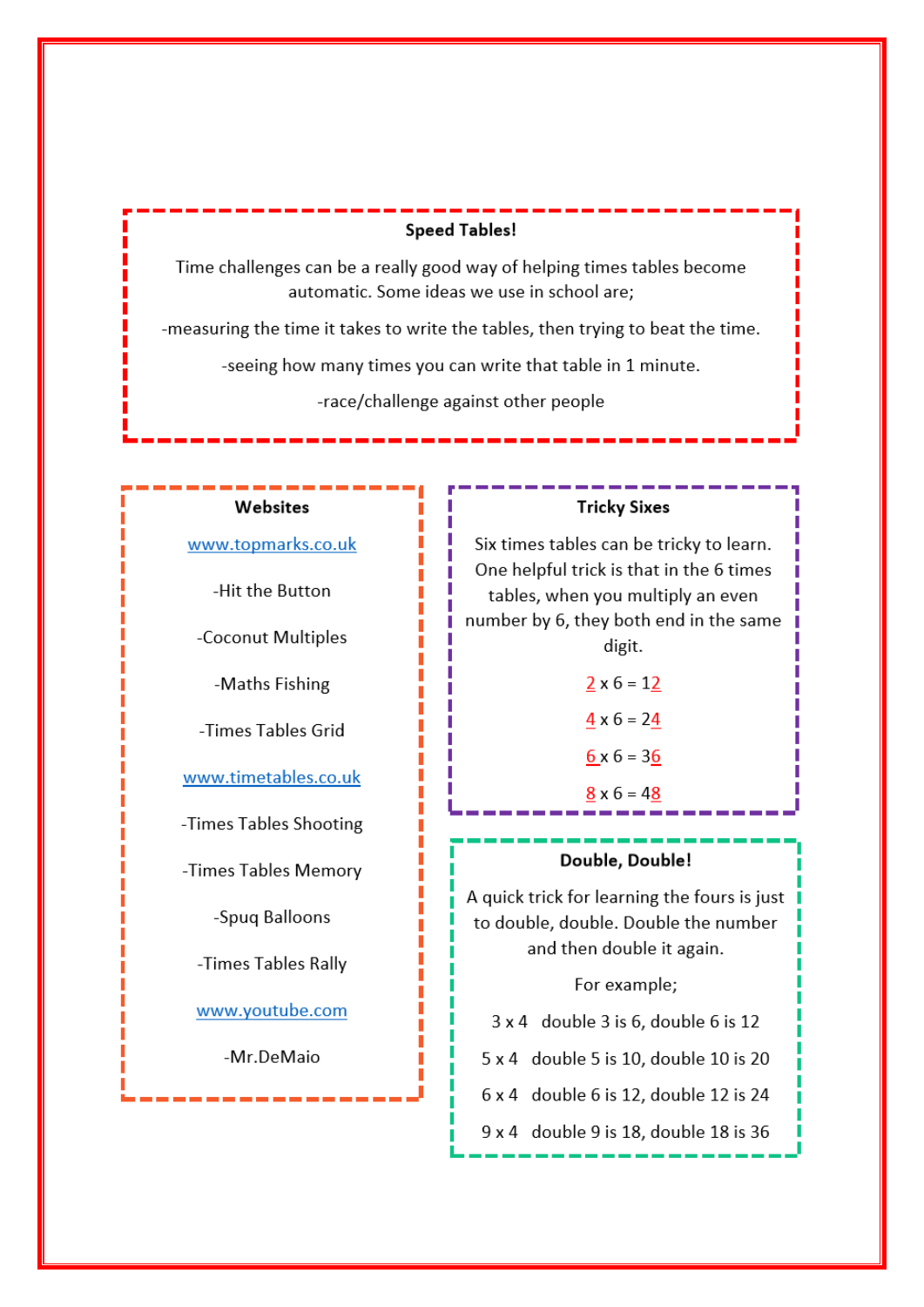| 12 X 12 Multiplication Table |                         |                         |                |                |                |                |                         |                |                |                |                |                |                |
|------------------------------|-------------------------|-------------------------|----------------|----------------|----------------|----------------|-------------------------|----------------|----------------|----------------|----------------|----------------|----------------|
| ×                            | $\mathbf{o}$            | $\overline{\mathbf{1}}$ | 2              | 3              | 4              | 5              | 6                       | 7              | 8              | 9              | 10             | 11             | 12             |
| O                            | $\mathbf{o}$            | $\overline{0}$          | $\overline{0}$ | $\overline{0}$ | $\overline{0}$ | $\overline{0}$ | $\overline{\mathbf{o}}$ | $\overline{0}$ | $\overline{0}$ | $\overline{0}$ | $\overline{0}$ | $\overline{0}$ | $\overline{0}$ |
| $\mathbf{1}$                 | $\overline{\mathbf{o}}$ | 1                       | 2              | 3              | 4              | 5              | $\overline{6}$          | $\overline{7}$ | 8              | 9              | 10             | 11             | 12             |
| 2                            | $\overline{0}$          | $\overline{2}$          | 4              | $\overline{6}$ | 8              | 10             | 12                      | 14             | 16             | 18             | 20             | 22             | 24             |
| 3                            | $\overline{0}$          | 3                       | $\overline{6}$ | 9              | 12             | 15             | 18                      | 21             | 24             | 27             | 30             | 33             | 36             |
| 4                            | $\overline{0}$          | 4                       | 8              | 12             | 16             | 20             | 24                      | 28             | 32             | 36             | 40             | 44             | 48             |
| 5                            | $\overline{0}$          | 5                       | 10             | 15             | 20             | 25             | 30                      | 35             | 40             | 45             | 50             | 55             | 60             |
| 6                            | $\overline{0}$          | $\overline{6}$          | 12             | 18             | 24             | 30             | 36                      | 42             | 48             | 54             | 60             | 66             | 72             |
| 7                            | $\overline{0}$          | $\overline{7}$          | 14             | 21             | 28             | 35             | 42                      | 49             | 56             | 63             | 70             | 77             | 84             |
| 8                            | $\overline{0}$          | 8                       | 16             | 24             | 32             | 40             | 48                      | 56             | 64             | 72             | 80             | 88             | 96             |
| 9                            | $\overline{0}$          | 9                       | 18             | 27             | 36             | 45             | 54                      | 63             | 72             | 81             | 90             | 99             | 108            |
| 10                           | $\overline{0}$          | 10                      | 20             | 30             | 40             | 50             | 60                      | 70             | 80             | 90             | 100            | 110            | 120            |
| 11                           | $\overline{0}$          | 11                      | 22             | 33             | 44             | 55             | 66                      | 77             | 88             | 99             | 110            | 121            | 132            |
| 12                           | $\overline{0}$          | 12                      | 24             | 36             | 48             | 60             | 72                      | 84             | 96             | 108            | 120            | 132            | 144            |